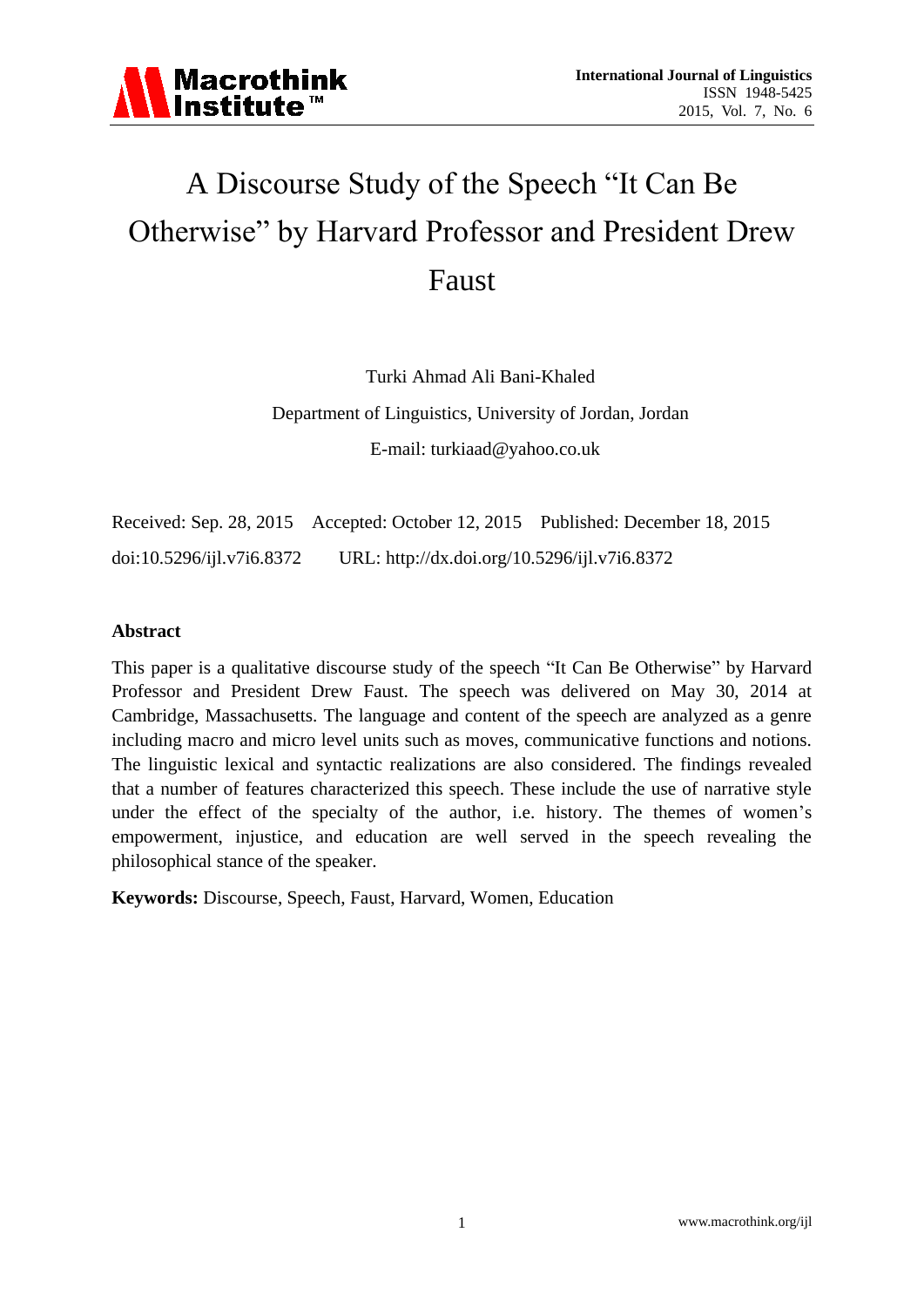

#### **1. Background**

In her welcoming short note to Harvard, Professor and President Drew Faust wrote on the University's website:

"People make a university great. So whether you are a prospective student, current student, professor, researcher, staff member, graduate, parent, neighbor, or visitor, your interest and enthusiasm are valued and appreciated."

Well, I consider myself in this task as a researcher, a visitor, or even a neighbor (accepting that we humans are all neighbors in our global village. And I do have a long standing interest in anything that resonates with the word: Harvard. It is a pity that I have never been lucky enough to be a student or professor at this extraordinary institution, but I always tried to learn something from this extremely prestigious place of scholarship. To prove this interest, I have published (in Arabic) two academic essays having been inspired by what Harvard has done, and is currently doing (2012.talabanews.net/node/12852 published on 2012-07-05 and 2012.talabanews.net/node/167published on 2011-12-25. These two essays, among some others, have received multiple interactive positive comments from readers.

Also, inspired by information about Harvard, this paper sets to examine a particular speech by Professor President Faust as a case of discourse analysis. The objective is to highlight the rhetorical devices and the linguistic means of delivering the theme of 'women's education' titled 'It Can Be Otherwise' which was given on MAY 30, 2014.

#### **2. Introduction**

College and university presidents are special academic leaders. They are on the front lines representing their institutions in the local as well as the international community. These personalities are supposed to play a key role in the business of higher education in any country. To best understand any text, I believe it is a pre-requisite to obtain as much information as possible about the author of the text because this information is a key factor that may account for how a text or, in this case a speech, is communicated. Therefore, I closely studied the official biography text on President Faust. According to [http://www.harvard.edu/president/biography,](http://www.harvard.edu/president/biography) Faust is the 28<sup>th</sup> president and the Lincoln Professor of History in Harvard's Faculty of Arts and Sciences. She is also a historian of the Civil war and the American South as well as the founding dean of the Radcliffe Institute for Advanced Study at Harvard. Faust served as the Annenberg Professor of History at the University of Pennsylvania for 25 years. She is the author of six prize-winning books which covered women of the South in the American Civil War. In 2015, according to [http://www.forbes.com/power-women/#tab:overall\\_page:5](http://www.forbes.com/power-women/#tab:overall_page:5) Faust was ranked 46 amongst the world most powerful women.

#### **3. Context**

Academic speeches by university presidents are recognizable examples of genre. Swales (1990) describes genre as a recognizable communicative event characterized by a set of communicative purposes identified and mutually understood by the members of the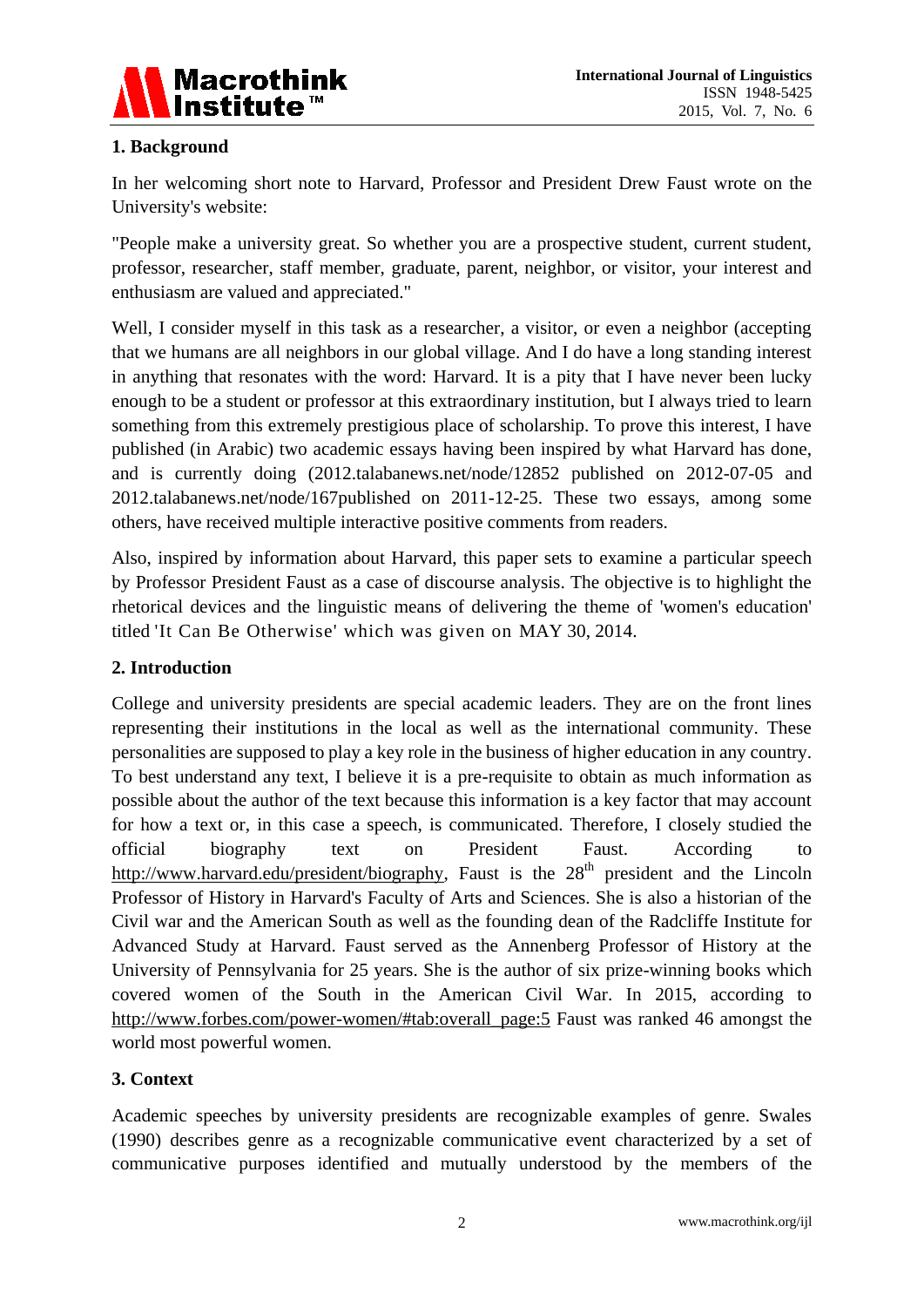

professional or academic community in which it regularly occurs. It is useful here to realize the concept of genre defined by Swales (1990:58) as follows:

"A genre comprises a class of communicative events, the members of which share some set of communicative purposes. These purposes are recognized by the expert members of the parent discourse community, and thereby constitute the rationale for the genre. This rationale shapes the semantic structure of the discourse and influences and constraints choice of content and style. ...In addition to purpose, exemplars of a genre exhibit various patterns of similarity in terms of structure, style, content, and intended audience."

According to Swales (1990:5), discourse is "socially situated and designed to achieve rhetorical goals." Therefore, it is appropriate to relate the speech in this study to its situational context. Analyzing academic speeches as genre would essentially require the awareness and utilization of the overall context in which and for which the speeches under study have been made. Swales warns us that textual and / or mere linguistic analysis would not suffice because "textual knowledge remains generally insufficient for a full account of genre." (ibid:6).

A speech is best analyzed in terms of 'moves'. A move can be thought of as part of a text, written or spoken, which achieves a particular purpose within the text. As Swales puts it, it is the basic unit for analysis of the target text. The occasion in this case study is celebrating Radcliffe Institute's 15th birthday. A side note said that "President Drew Faust, the founding dean of the Radcliffe Institute for Advanced Study, delivered her remarks during a ceremony that celebrated her own accomplishments as a Civil War scholar and author. Faust received the Radcliffe Medal during its annual event on May 30." This gives a background flash on the occasion of the speech. Therefore, we can see a personal involvement from the author as a celebrated scholar in her own field, i.e. history.

#### **4. Relevant Literature**

Apparently, there is abundant literature on discourse and genre analysis of speeches. However, the bulk of literature on analysis of speeches is on political speeches. There seems to be quite a little published on university presidential speeches and more rare on women university leaders. Of particular interest, the study of Milligan (2010) argued that gender equality at the presidential level is not yet realized in higher education. We are told in one dissertation that "one in five American college presidents are women; at private colleges and universities, the percentage is even lower." In this dissertation, Milligan (2010), explored the subject of (12) female presidents at liberal arts colleges and doctorate-granting institutions. Issues of leadership style, institutional culture, and gender were discussed in face-to-face interviews with the president and reviewed through speeches or articles by and about the president. The results revealed similarities in pre-presidential experiences, mainly supportive families; high academic and professional achievement; familiarity being the minority in terms of gender; and the importance of others' encouragement to pursue leadership. The women presidents expressed a preference for leadership characterized by openness, collaboration, and confidence. The specific experience of being a female president offered comments pertaining to an expected leadership style based on gender, a perception that women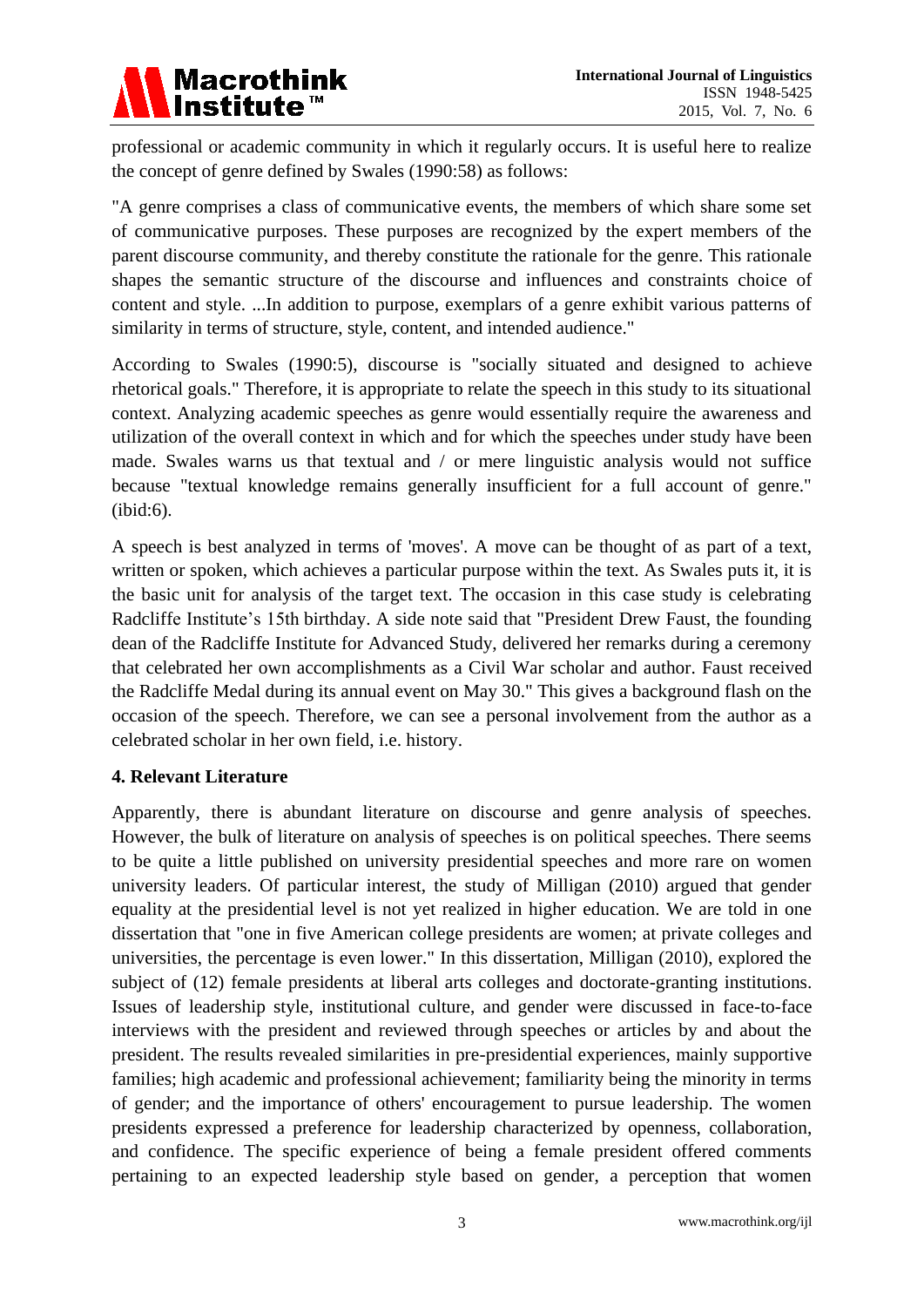# Macrothink<br>|Institute™

presidents face higher expectations, and a sense that presidential positions are unattractive. Moreover, adjustment with an institution's culture seemed to affect presidential effectiveness.

Another piece of research on university leaders' discourse was Campbell (1977). The study aimed to infer the goals held by Walter H. Johns, President of the University of Alberta during the 1960s from his speeches of that period. A survey of the university's environment of that period and a sketch of the presidential role were provided. Following a synopsis of President Johns' general observations on the nature of the university, attention was drawn to his views of curricula, teaching, research, graduate study and the university's continuing education function. His perceptions of the role of the student body were followed by a review of his concept of university governance, including the nature of the presidential office and the special character of university administration. His analysis of the character of the university's external relationships were also examined, including those with government agencies, other institutions of higher education, the community at large, and with underdeveloped countries.

Interestingly, Blum (1988) reported on the issue of plagiarism in speeches by college presidents. The issue of giving proper attribution in speeches was considered a problem that cost Joseph Biden his presidential candidacy. Also, Richard J. Sauer withdrew his candidacy for the presidency of North Dakota State University amid allegations that he plagiarized part of a speech he had delivered. Foss (1979), on the other hand, analyzed two speeches by Betty Friedan, author of "The Feminine Mystique" and first president of the National Organization for Women (NOW). The first speech analyzed, "Tokenism and the Pseudo-Radical Cop-Out," was delivered at Cornell University in January of 1969, and the second, a "Call to Women's Strike for Equality," was delivered at the NOW convention in Chicago on March 20, 1970. The first speech was selected for examination because it presented the core ideas of Friedan's views on feminism and the second speech was selected because of its impact on the women's movement. The purpose, context and audience, symbolic strategies, and effects of Friedan's discourse were analyzed as an initial step toward discovering whether a separate genre of women's rhetoric exists. Friedan's use of symbolic redefinition of women's roles was also noted.

Suggs (2008) studied the social and political role of Black college presidents in the 1930s and 1940s via annual radio addresses. It was argued that the "nationalist agenda of the United States federal government indirectly led to the opportunity for black college leadership to address the rhetoric of democracy, patriotism, and unified citizenship." The research focused on the social positioning of the radio addresses as well as their role in the advancement of black Americans. The primary question addressed was whether the 1930s and 1940s was a period of rising consciousness for Black America. The study examined the significance of radio during the preto post-war era, its parallel use by the United States federal government and historically black colleges and universities (HBCUs), and the interrelationship between education, politics, and society. The social trends of the period examined include the analysis of economics, politics, and education. The research method involved an in-depth analysis of (14) annual radio addresses delivered by three black college presidents in the South during the 1930s and 1940s: Mordecai W. Johnson, James E. Shepard, and Benjamin E. Mays. Common themes found among radio addresses were morality and ethical behavior; economic, political, and social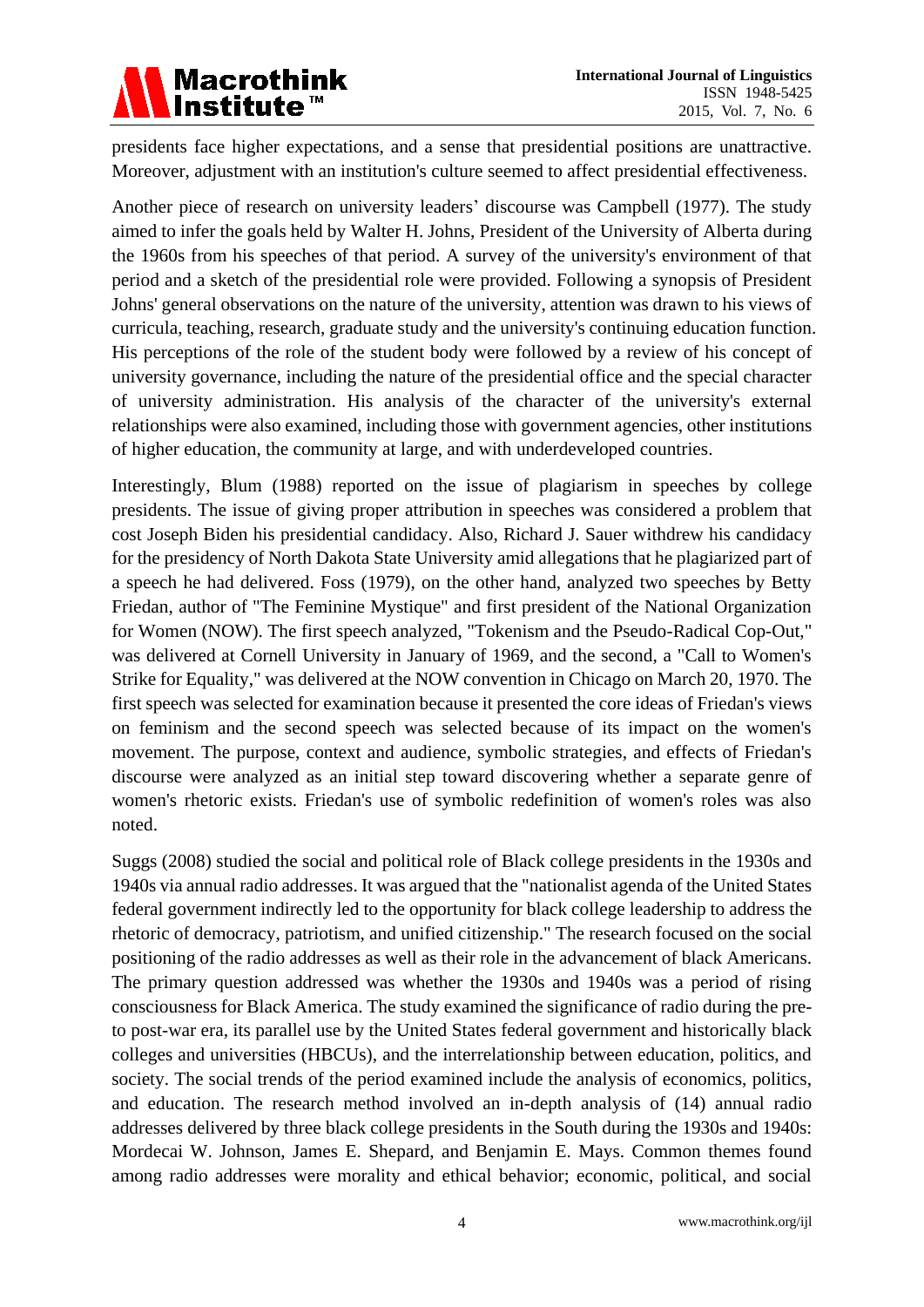

equality; access and inclusion in a democratic society; and a collective commitment to a just society.

Gordon Gee's career as a university president was explored by Rishell (2011). Attention was given to the journey Gee made between 1990, when he first became president of The Ohio State University, to 2007, when he returned to Ohio State for another term as university president ten years later. During this time away from Ohio State, he served as the president (or chancellor) of both Brown University and Vanderbilt University. Data were reviewed from these presidencies and individual, professional, and organizational discourses were examined through a variety of data, including discourse analyses of the speeches given by Gee in the early days of each of these four presidencies. The study provided a model called 'The Triangle of Leadership Discourse', which is claimed to illustrate "the necessary balance of discourses which must remain in harmony with one another for the tenure of leadership to be successful." (P.2)

Similarly, Young (2013) explored the application of framing devices in college/university presidential speeches. Fifty-one speeches composed what was labeled the Presidential Sample and six speeches were purposefully selected for the analysis. The speeches were content analyzed to reveal evidence of framing device usage. All framing devices were identified in the speech samples. The frequency of framing device usage fell into four groupings. Positive Spin and Agenda Setting (62%), followed by Communicated Predicaments and Possible Futures (24%), Jargon, Vision Themes, and Catchphrases and Stories (10%), and the least used framing devices were Metaphors and Contrast (4%). Male Presidents used more traditional framing devices and females used more cultural symbolic framing devices. Public universities used more traditional framing devices and private universities used more cultural symbolic framing devices. Relationships between framing device usage and institutional (enrollment and enrollment trends) and president (age, experience, years in position) demographics were also explored. Few relationships were significant, but trends were evident. As the president gained more experience, more jargon, vision themes, and catchphrases framing devices were used. As the age of the president increased so did possible futures and metaphors framing device usage. Certain framing device usage was also associated with enrollment increase and decrease. This study has brought to light the value of framing device usage, as a leadership tool, in oral presentations/speeches for higher education leaders.

Haake (2003) wrote on the discourse of academic leadership amongst novice department heads in higher education. The paper aimed to illuminate the discourse on academic leadership, through department heads' talk concerning leadership aspects in the context of Swedish Higher Education. The study took part at a Swedish University during the years 1995 to 1999. Fifteen department heads were interviewed at seven occasions, whilst going from novice, to more experienced leaders. The results from 1995 showed the existence of conflicts in the discourse on academic leadership. The discourse at this time was described as 'very heterogeneous and gender neutral'. In 1999, the discourse showed some interesting changes. The discourse seemed more "homogeneous because of a stronger and more extensive discourse episteme." The structure of discourse was gender-separated and the female-coded subject positions expressed talk about gender in relation to academic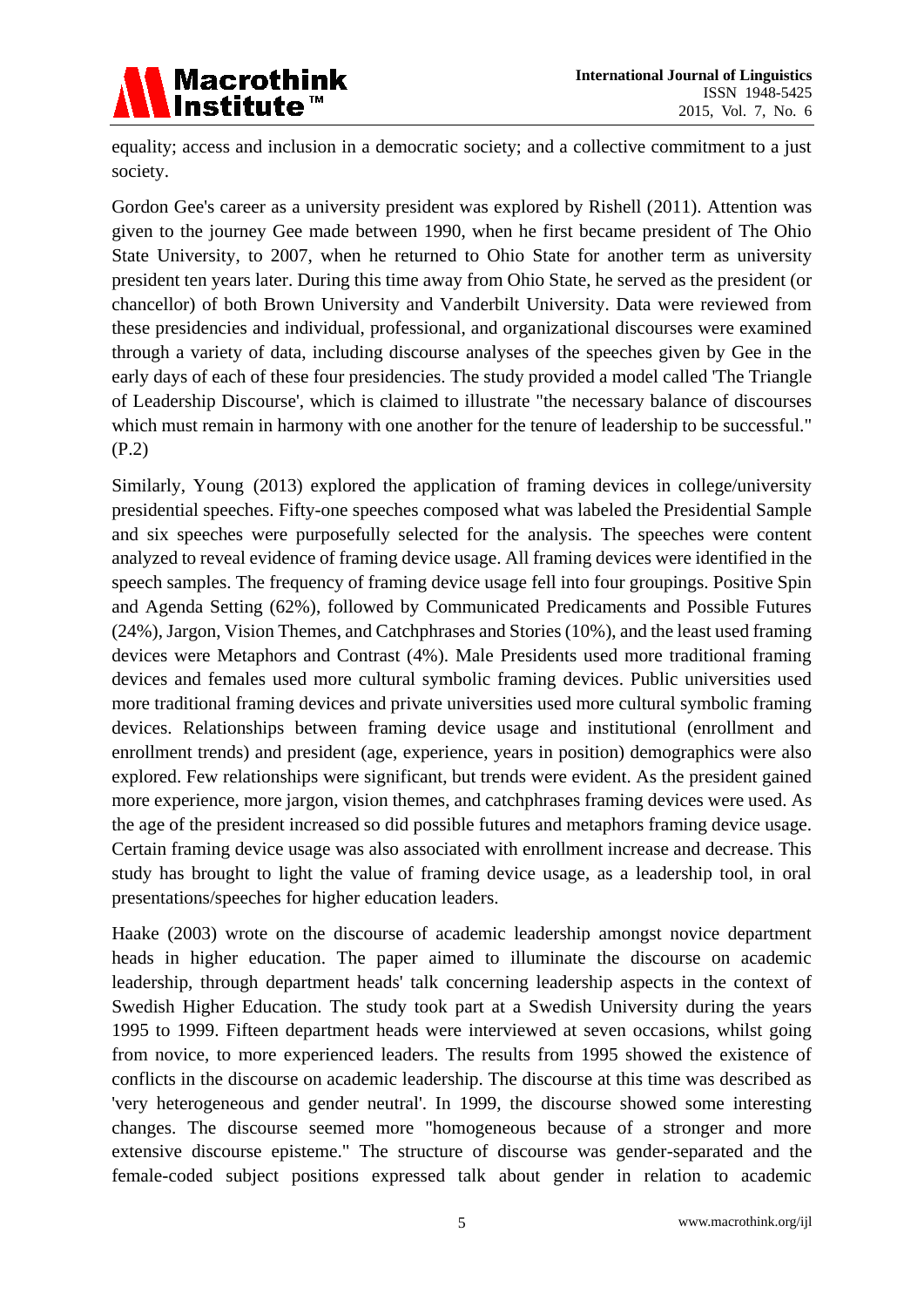

leadership.

On a general discourse level, Zheng (2000) discussed characteristics of Australian political rhetoric. The article explored how language can be used as a resource of cultural value and creative power in Australian English. The paper revealed how Australian politicians use political language rhetoric as a powerful tool in gaining political advantages. Several segments of 'public discourse' have been analyzed, but the author mainly focused on two areas of speech: how politicians use their language skills in gaining public support, and how they avoided responsibility. Special discourse features of these speeches have been compiled and categorized. The paper concluded that Australian political discourse was characterized by features such as social rank and privilege; slogans and propaganda; persuasion rather than guiding; classic rhetoric techniques; IT effects; and logic.

Gruber (2013) investigated the inaugural speeches of three Austrian chancellors (representing the two big Austrian political parties) over a ten year period. Lexical characteristics, generic and topical structures, and the co-articulation of topics were analyzed. Results showed that, although delivered by politicians from two different political backgrounds, the speeches shared many features in terms of lexis and generic structure. Differences became manifest at the topic structure and the co-articulation of topics. It was argued that a politically sensitive genre analysis must not only focus on generic features of political texts but also investigate registers and discourses which are realized in these texts.

Political discourse was also studied by Matić (2012) who identified and compared political discourse structures, i.e. semantic macrostructures, local meanings and linguistic devices which were used in the speeches of two American candidates in the 2008 presidential election, especially those aimed at positive self-presentation and negative other-presentation. The paper explained the global and local contextual levels which shape such discourse structures. Political speeches were depicted as social and representative of some ideology, but also as personal and individualized to some extent.

Another revealing work was Humes (2000) who applied the techniques of discourse analysis to some key concepts in educational management. He employed a conceptual framework which is informed by management theory and policy studies as well as by the literature on discourse. The paper considered examples of discursive forms which serve to disguise or conceal the power dimension in educational institutions: these include appeals to 'learning communities,' 'transformational leadership' and 'participation'. It also examined the significance of discursive shifts from 'rational' to 'emotional' language in education, drawing on the work of James (2000) and Hartley (1999). The dominant vocabulary of educational management is then related to wider issues of political power. Finally, the paper summarized the value of discourse analysis at three levels of critical interpretation - text, voice and narrative - and suggested that there remains scope for 'interrogation and challenge.'

Alo (2012) analyzed political speeches of prominent African leaders to see how African leaders persuade the African people on the political and socio-economic policies. The study specifically analyzed the rhetorical and persuasive strategies employed in their speeches. Data were taken from sixteen selected political speeches of prominent contemporary African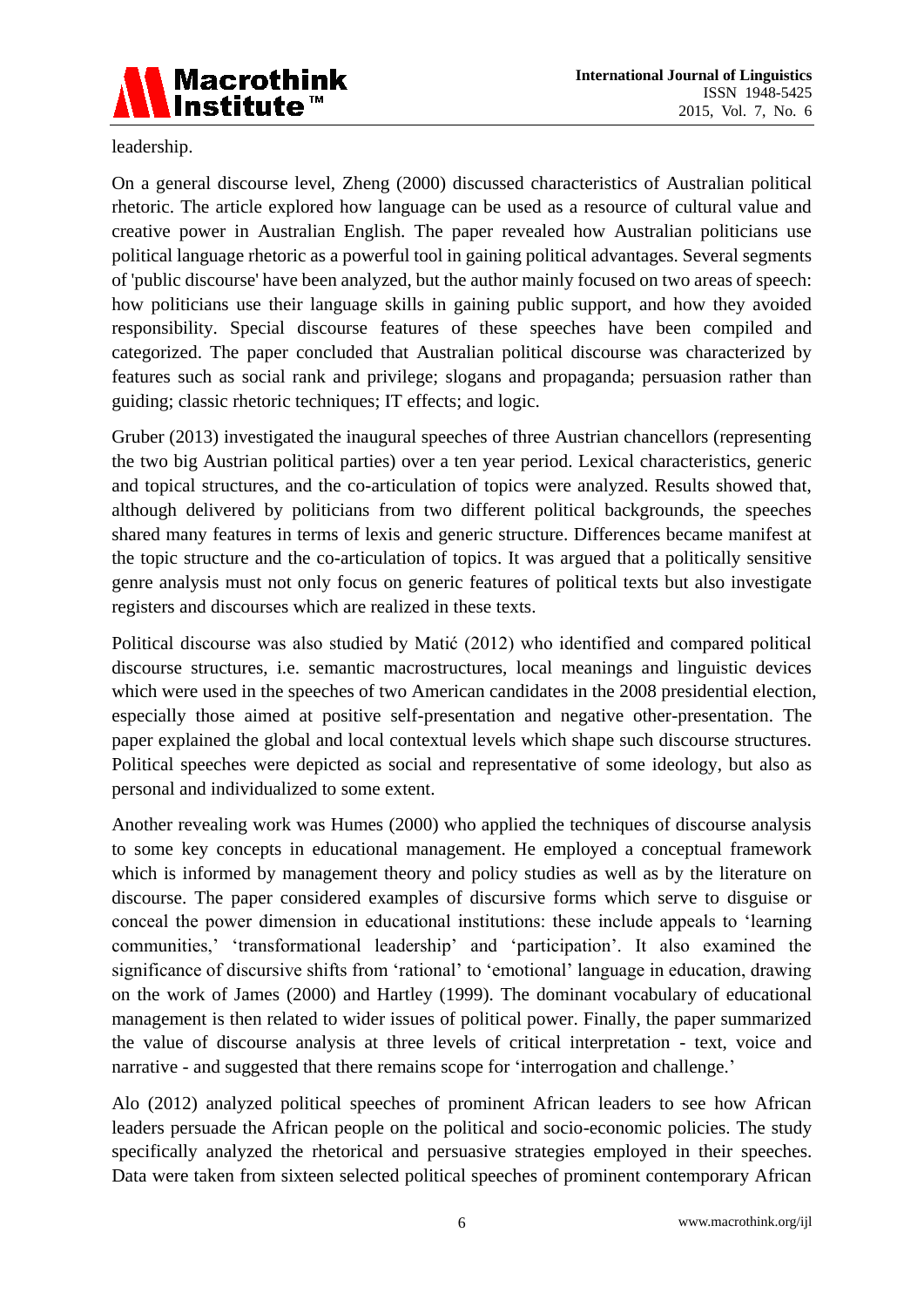

Presidents from the five major regions of the African continent. The analysis employed the framework of Aristotelian rhetoric, with an adaptation of Fairclough's socio-semiotic model of Critical Discourse Analysis (CDA). The findings suggested that African political leaders generally acknowledged the socio-economic problems of Africa and the need for change. Four dominant ideological preoccupations emerging from the analysis were (a) economic growth and independence in Africa, (b) national unity and nationalism, (c) globalism and (d) self-reliance while recurring persuasive strategies include greetings, the use of pronouns, modalities and contrasts. Little attention, however, was noted to be paid to the ways of achieving the goals of socio-economic independence and recovery. One concluding concern was how African leaders have tried to make economic independence and development a reality.

Kamalu and Agangan (2011) examined the text of President Goodluck Jonathan's declaration of his candidacy for his party's presidential primaries. The results revealed a conscious deployment of diverse rhetorical strategies by President Goodluck Jonathan to articulate an alternative ideology for the Nigerian nation. The President articulated a new ideological direction that challenged previous approaches to governance in post-colonial Nigeria. He wanted his audience and his political antagonists, in fact, all Nigerians, to see and accept him as the metaphor of change they all long for. Specifically, the President used the positive-face strategies to project his identity and self-image and the negative-face strategies to coerce and threaten the opposition. The study employed a qualitative approach in the analysis of the text to explore the rhetorical strategies deployed in the speech and the ideology they encode. The study also showed that the President used a variety of persuasive strategies such as appeal to ethno-religious sentiments, alignment with the suffering majority of the country, and reconstruction of childhood experiences to entreat and manipulate the conscience of his party and other Nigerians.

Sharififar and Rahimi (2012) surveyed Obama's and Rouhani's political speeches at UN in September 2013 based on Halliday's systemic functional linguistics. The analysis showed that Obama has adopted a colloquial language, consisting of simple words and short sentences that are understandable to different people whereas Rouhani has used more difficult words and his language was rather hard and formal. Also, presidents' use of modal verbs showed their firm plan to fulfill the tasks and make their language easy as much as possible as well as shortening the distance between the president and the audience. Another role of modal verbs, especially the frequent use of 'will' and 'can' in presidents' inaugural speeches, was seen as a device to persuade the audience to have faith in the government's ability about the difficulties that their country may confront in the future. In addition, one of the prominent factors that signalized an addresser's speech was the use of personal pronouns. Obama and Rouhani gave significant role to personal pronouns such as 'we' to make sense of intimacy with the audience as well as to follow a common objective. Finally, the tense was viewed as another factor that marked presidents' political speeches. This is because it refers to present, past and future events as well as activities that demonstrate government's objectives and at the same time display the world wide situations that extend from political, cultural, and economical field at present.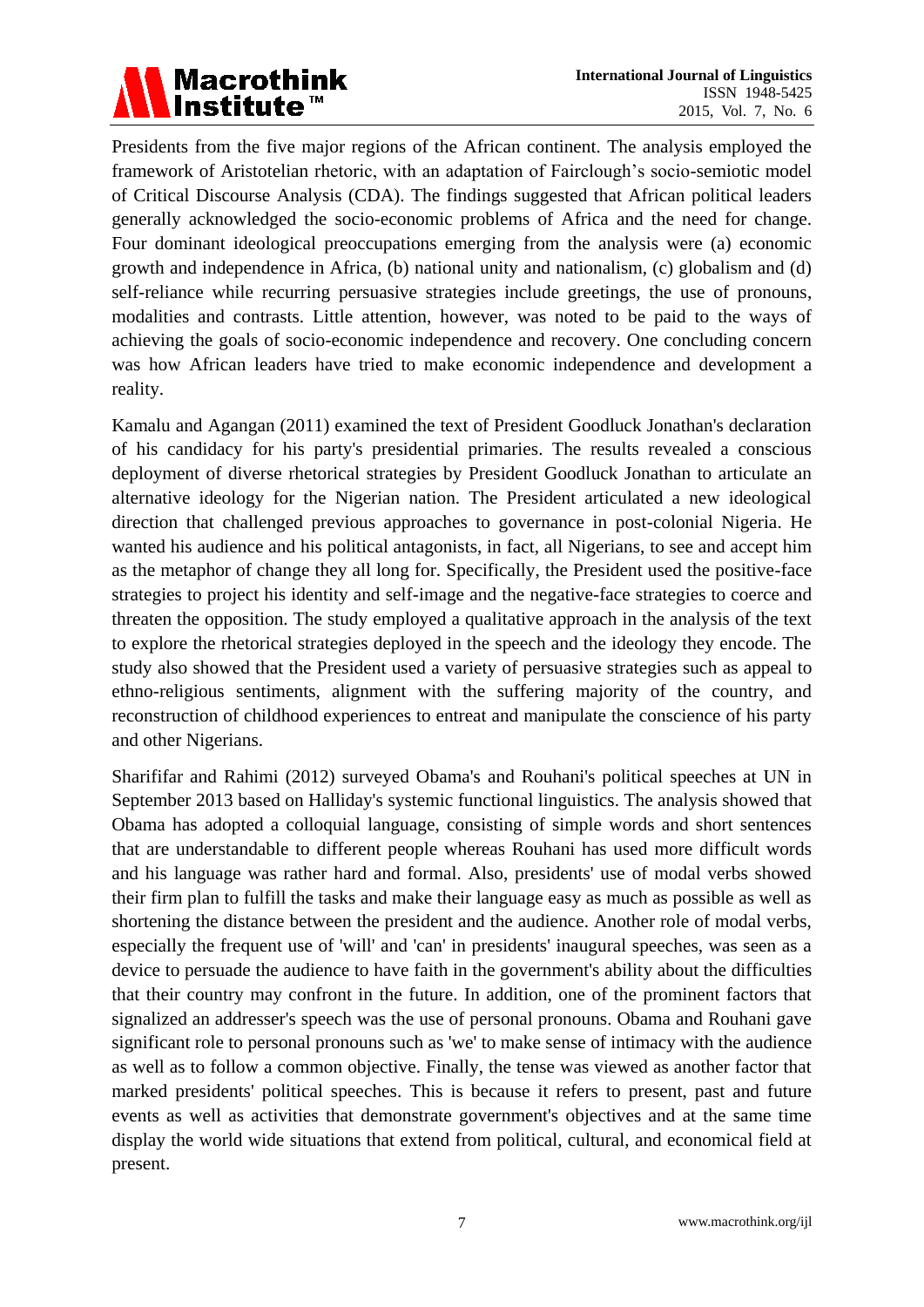

Burris (2012) evaluated trends in feminism in the United States through an analysis of public political discourse. A discourse analysis of political discourse from 1870 to 2011 assessed a shift in the use of inclusive and exclusive pronoun usage by female political speakers. Speeches compiled for the study were obtained from internet sources such as NPR, C-Span and CNN. The researcher evaluated the oratory of Victoria Woodhull, Geraldine Ferraro, Hillary Clinton, Sarah Palin and Michelle Bachmann. The results indicated that there was not a strong shift in the use of inclusive and exclusive pronouns overtime, but there was a large growth in both population and diversity of the targeted audience, and this growth was often not accommodated for in the discourse of contemporary female political candidates.

Finally, Liu (2012) wrote on a genre analysis related to American Presidential Inaugural Address (APIA). The author included thirty-five addresses ranging from the first speech of President Washington to the latest of President Obama. Through examining the communicative purposes, rhetoric situations, functions and generic traditions of inaugural address, presidential speech were regarded as a genre. Eight moves as the possible generic structure for this particular genre were provided. These moves were: salutation; announcing entering upon office; articulating sentiments on the occasion; making pledges; arousing patriotism in citizens; announcing political principles; appealing to the audience; and resorting to religious power.

Having reviewed the relevant literature on the discourse of speeches, it seems fairly clear that only scant attention was paid to the discourse features of academic leaders' speeches. More importantly, research seems to have been silent about the rhetoric / discourse of women academic leaders. Therefore, the present study intends to fill this evident gap in the vibrant discipline of discourse analysis taking a particular speech by Harvard's Professor and President as a case in point.

#### **5. Analysis and Discussion**

#### *5.1 The Title*

To begin with, something must be said about the title of the speech. The chosen title is certainly selected to send a revealing strong message to the audience in the theatre and the world readership at large. The phrase " It cannot be otherwise" suggests that something is unavoidably a fact and cannot be changed. Therefore, the title of this speech means the opposite of the original phrase suggesting that something may not be that certain and things could change course of action and probably in an unwelcome direction. According to the site [http://www.macmillandictionary.com/dictionary/british/,](http://www.macmillandictionary.com/dictionary/british/) this phrase means: ["used](http://www.macmillandictionary.com/dictionary/british/used) for [saying](http://www.macmillandictionary.com/dictionary/british/saying) that a [situation](http://www.macmillandictionary.com/dictionary/british/situation) cannot be [different](http://www.macmillandictionary.com/dictionary/british/different) from what it is." It also means "unlikely or impossible to change". For example, *The [monarchy](http://www.macmillandictionary.com/dictionary/british/monarchy) [remains](http://www.macmillandictionary.com/dictionary/british/remains) British, it cannot be otherwise.*

#### *5.2 The Topic*

This speech is picked up under the category named 'women' listed in Faust's speeches. In fact, it is the only one that comes under the category of women. Thus, it acquires its special importance. Strangely enough, there are two more speeches in relation to women but these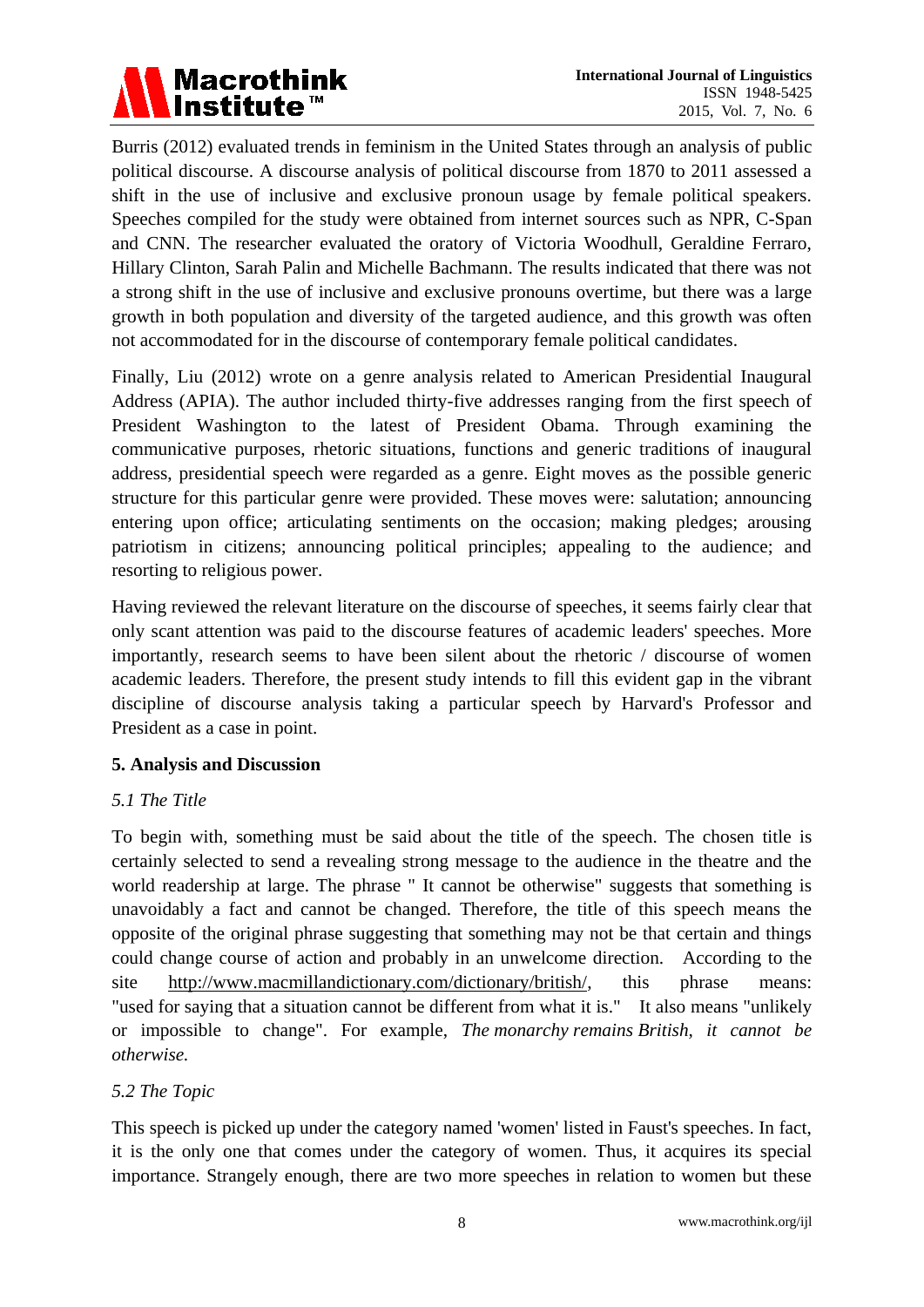

were not listed under the 'women' category in the Harvard presidency site. These are found under "view by year" section:

- 1. Remarks by President Faust: W50 Summit Celebrating the 50th anniversary of women being admitted to the two-year M.B.A. Program, APRIL 4, 2013**,** Harvard Business School, Boston, Mass.
- 2. "Educate Women; Change the World" at Ewha Womans University MARCH 22, 2013, Ewha Womans University, Seoul, South Korea

Having said this, we may expect to find the speech to be wholly devoted to the cause of women's issues and rights, locally and internationally. The topic is a binding factor that limits the linguistic choices of the speaker so that focus is achieved and scope is limited to the theme being addressed. Faust is an outstanding woman and she is addressing women's issues before a big audience of both men and woman. This awareness of the gender factor is well reflected in her speech. She recalls her own stories as a young woman learner having difficult times seeking proper and equal chances of education. She has this to say to her audience:

"…*in 1964*, when *I began* college, *I couldn't* wear pants to class or dinner; *I could not* have attended Yale or Princeton—or the University of Virginia in my own home state. *I was* under the rule of something called "parietal hours" that *allowed* men and women only briefly inside each other's dorms. Strict curfews *were intended* to reinforce the notion of women as bearers of virtue." (my italics)

We clearly notice in her style a heavy reliance on historical narratives in the form of short interesting anecdotes. Reference to past events of her personal life is made using the first pronoun 'I', and simple past verbs plus past time markers are employed. On the other hand, the lexical item 'women' is naturally repeated to serve the topic semantic focus. In this case, we have not only a woman, but clearly an extraordinary lady who managed to climb the academic leadership ladder and sit on the throne of a renowned top class university. We notice in the speech personal anecdotes being told as a proof of change in the community's perception of women in relation to education. The repetition of the first person speaker in the form of I pronoun is clear and it seems that this is an effective way of telling a personal narrative.

In this sense, it can be argued here that the best speaker on women's issues is logically and naturally an educated woman. After all, only a woman can feel and think like a woman. Clearly, Faust expressed the importance of her appointment as the first female president of Harvard. Rouse (2012) quoted her saying that her role has a special significance to both the US and the whole world.

"It's really important that I inhabit this role," she said. "[My appointment] has an important symbolic force within American life, American higher education, and even around the world"

Being a woman occupying this post must be a good chance to spearhead women's campaigns for more equal rights. This is shown in the speech through stories told by her of her own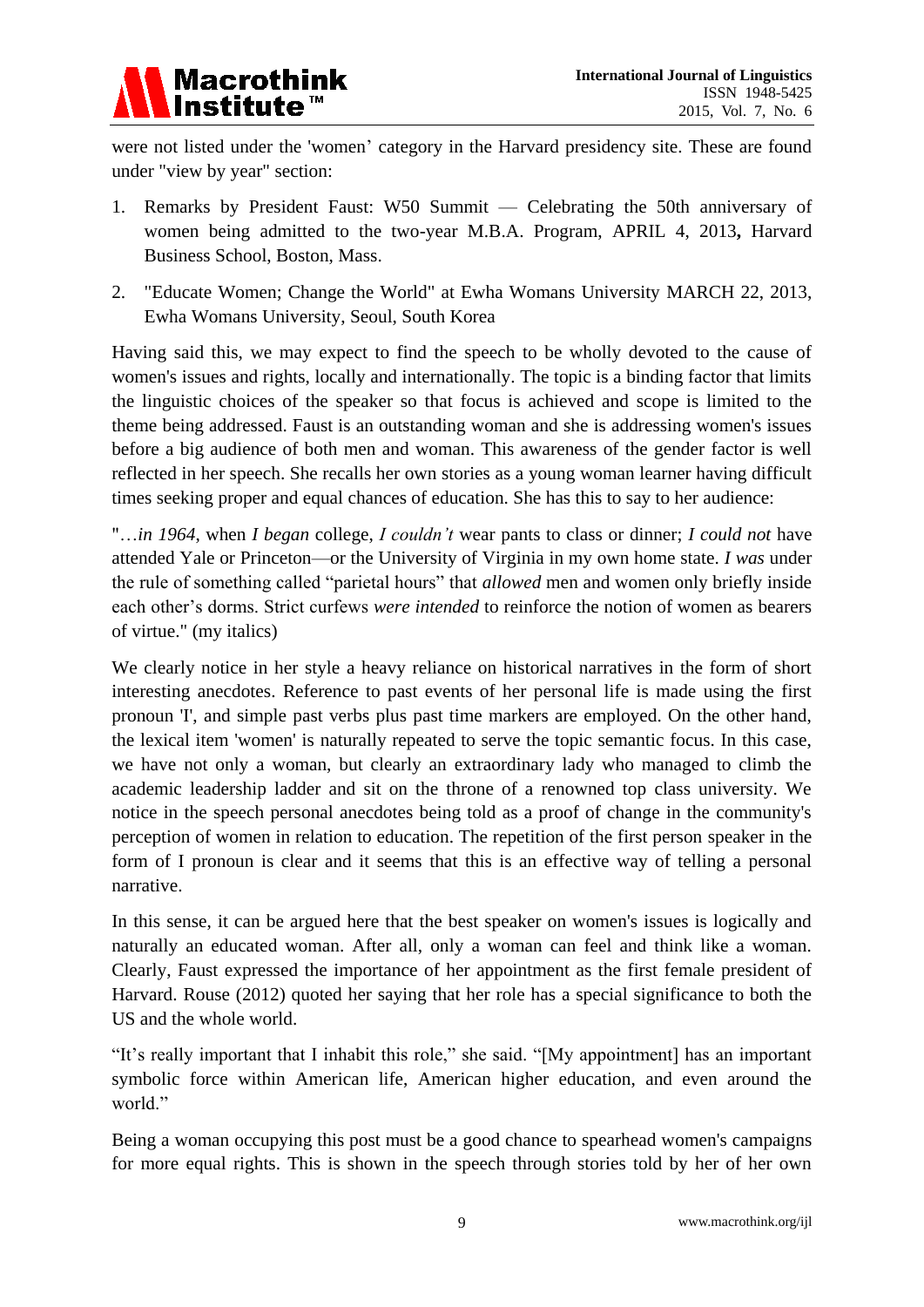

youth struggling for her own rights for proper education. Faust is very conscious of her responsibility as a role model for other women. Consider this quote:

"Numerous people have since then contacted Faust to tell her that she has served as a role model for their daughters. Their outreach, Faust said, made her realize the importance of being Harvard's first female president.**"** Rouse, (2012).

#### *5.3 The Narrative Style*

It is not only a career in history, but also history of wars and of women in wars. Historians are good story tellers. They tell stories and make lessons out of them. Faust employs her strong knowledge of American and world history. Consider the following:

"Shortly after *I became* dean, *I told* an entering class of undergraduates about a Harvard president *who turned down* a young woman *who was seeking* admission to the College. He *said* she *couldn't* possibly want to attend, in his words, as a "solitary female … mingling as she must do promiscuously with so large a number of the other sex." That *was 1849*." (my italics)

Another tale of injustice and discrimination against women is told by Faust in her speech. She tells about how hard it was even in the second half of the 20th century for women to use the library at Harvard on the basis of gender. She reminds the audience of this fact:

"*I didn't* mention the Harvard Undergraduate Council that *voted* for Lamont to remain an all-male library because the presence of women, in their words, *would* make it "impossible to study." That *was 1967*.

Not only women students were discriminated against but also women faculty. At that time, Faust tells us that:

"That was 1967. In that year, there *was* one tenured woman in the Faculty of Arts and Sciences. Two years later, things *had changed*. There *were* none."

It is evident from the above extracts that Faust is employing history in her narrative-like speech. The repetition of the first person pronoun I together with the use of simple past or past perfect tenses coupled with mention of past time markers such as years both as lexical items or numbers. The lexical network utilized shows use of both educational / academic and feminist vocabulary. Examples of the former are: *dean, class, undergraduates, library, study, faculty, tenured, admission, college, attend, and dorms. Feminist lexis includes words like: wear pants, men and women, virtue*, and *male*.

Moreover, Faust tells stories of other prominent women telling their own stories about overcoming the injustice challenge. A very strong example refers to the former Secretary of State Madeleine Albright:

"I do remember my first Radcliffe Day luncheon, in June 2001. I *had* almost just *arrived*—*I'd come* in January as a new dean, and there *were* more than 1,000 of us *gathered* for that lunch in Radcliffe Yard to welcome Madeleine Albright, and she *was* luminous. I remember she *recalled* her days at Wellesley by describing how the clicking sounds in the classroom *didn't* come from laptops but *knitting needles*, and how she *could* never have *imagined* that she *might*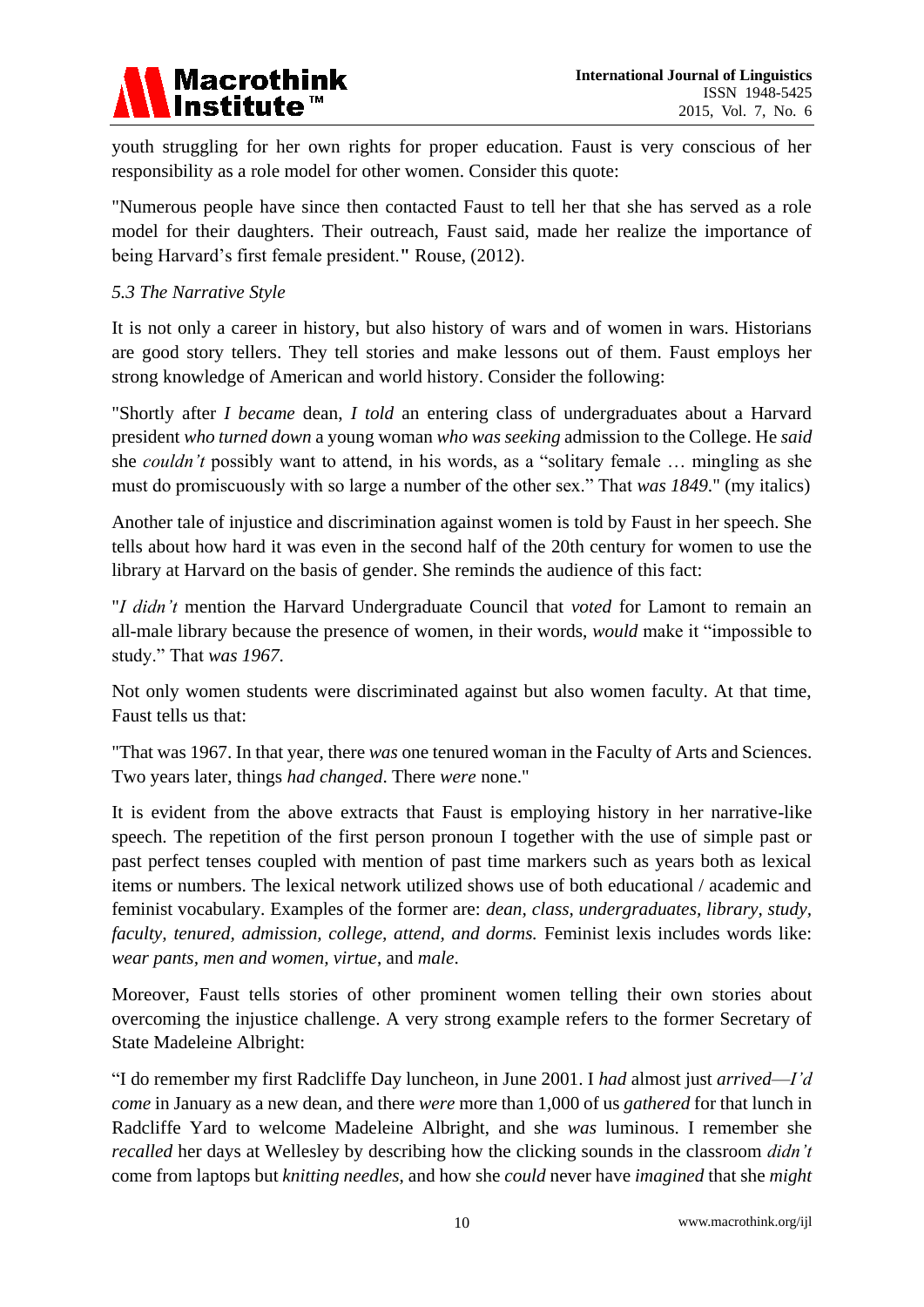

become Secretary of State because, as she *put* it, she *had* never seen a "Secretary of State in a skirt." Now here we are, thirteen years later and *two female* Secretaries of State later, happily taking that possibility for granted. And no one is talking about wearing, or not wearing, a *skirt*." (my italics)

In the above-mentioned anecdote, we notice the strategy of reported story telling in relation to the theme of women's achievements. But also, we see Faust using the function of comparing and contrasting to highlight the difference between what was and what is now. Still the feminist vocabulary is employed where phrases like *female, knitting needles, wearing a skirt* are used. Grammatically speaking, the use of simple past and past perfect tenses is still obvious flowing in natural harmony with the narrative function. The first person pronoun is used and also the third person reference is employed when the speaker is another lady.

#### *5.4 The Theme*

Faust capitalizes on the theme of women's rights in non-academic fields and brings examples from history. She tells the audience never to forget women's history but to always remember women and their accomplishments. In fact, the whole focus of the speech is centered on the theme of warning against complacency. This could be described as the macro-function of her discourse in this particular speech. She uses the rhetorical strategy of repetition and parallelism of the introductory phrase " *It's become easy to forget*…" to stress the point using examples to show that discrimination was comprehensive and far reaching. The following extracts show this:

"*It's become easy to forget* that before flight attendants there *were* stewardesses, who *were*  fired if they *got married*, as Gail Collins *reminded* us here in a talk a few months ago, and that female employees *could* be let go—or a junior faculty member barred from teaching—for becoming pregnant. A woman without a male co-signer *was* hard-pressed to get a loan or an apartment lease, a mortgage or a credit card. Not until 1975 *was* excluding women from jury service *deemed* unconstitutional."

"*It's become easy to forget* that there *were* no women bus drivers, bartenders, welders, miners, or firefighters in our neighborhoods and workplaces, and harder to conjure a world where reporters, professors, doctors, scientists, and lawyers *were* rarely women, and news anchors, CEOs, and Supreme Court Justices *were* all male." (my italics)

The use of simple past verbs is still dominant reflecting the narrative methodology in the speech. Time markers showing reference to past events in specific dates are also noticeable. The vocabulary is a mixture of women plus vocational words thus indicating the position of women in search for a place in male-dominated professions. Professional lexis is realized in words like: *flight attendants, stewardesses, employees, faculty member, teaching, jury service*, *bus drivers, bartenders, welders, miners, firefighters, reporters, professors, doctors, scientists, lawyers, news anchors, CEOs,* and *justices.* On the other hand, feminist vocabulary shows repeated use of words like: *got married, female, woman, male,* and *becoming pregnant.*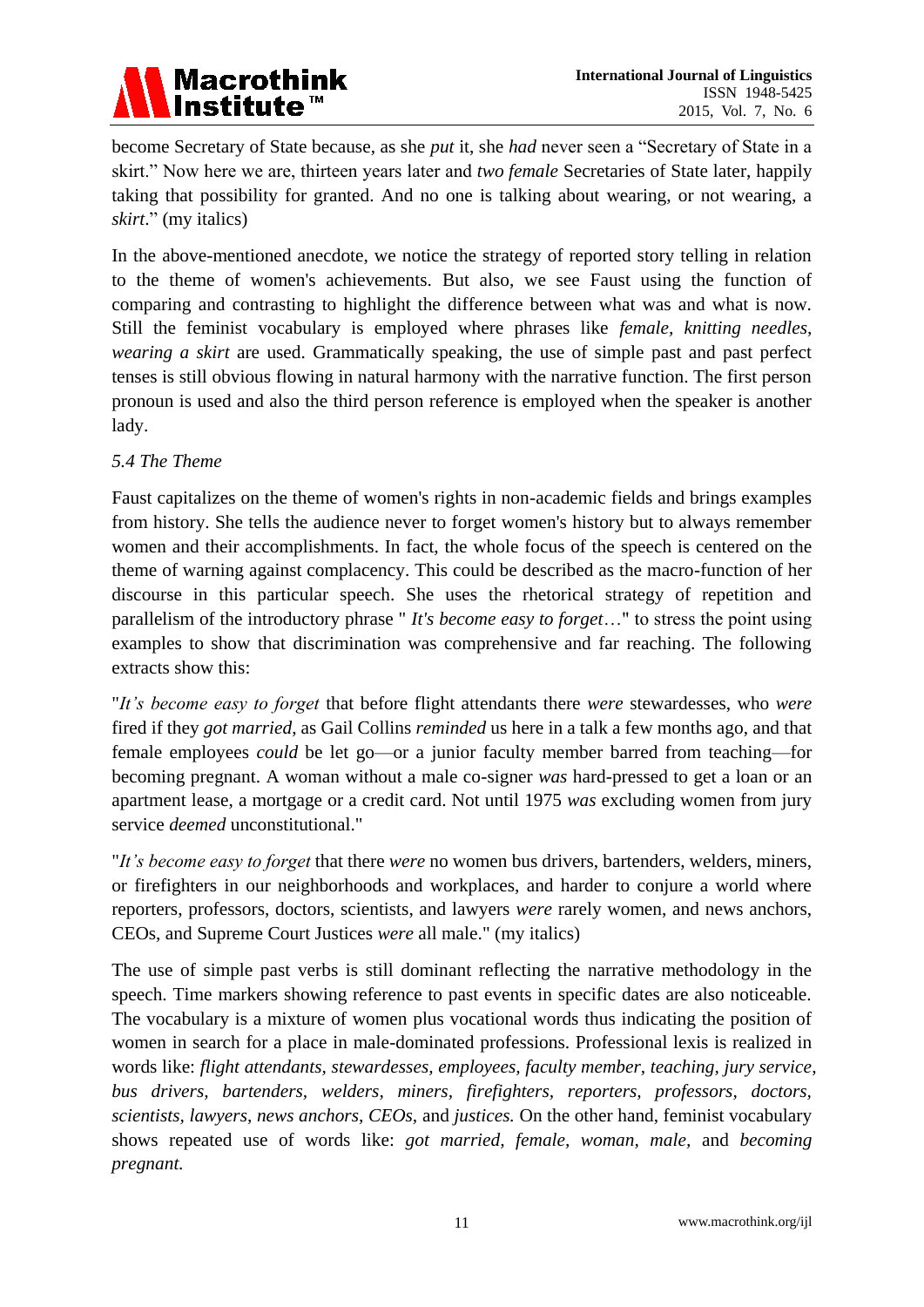

#### *5.5 Philosophy and Ideology*

History is about learning lessons from the events of the past. And perhaps with the learning of lessons comes the act of philosophizing and preaching a particular ideology. In her speech, Faust is not only an historian but also a philosopher making powerful contemplative and reflective statements. She dwells on the notion of "forgetting" and how good or bad this trait can be especially for women. The phrase: " A complacency that too easily…" is repeated as a way of highlighting the warning and reminding function of her speech.

We also notice that indicating the purpose of the speech is located towards the middle of the speech rather than at the very beginning. Further, we note that the word "*otherwise*" employed significantly in the title is repeated and italicized showing the major key word of the whole speech event. This is demonstrated in the following segment of the speech:

"So how good it is to be free to forget. And yet, how dangerous such forgetting can be. And that's what I'd like to focus on in my few minutes here today. I worry that a *complacency* is emerging in our society about the place of women; a *complacency* that too easily forgets that things were once *otherwise* and there is still a considerable way to go in American society; a *complacency* that too easily assumes that where we have come was inevitable and that forgets the efforts and the individuals who struggled to bring us here; a *complacency* that too easily ignores that elsewhere in the world things are *otherwise*—that nearly 300 young girls were recently kidnapped just because they were seeking an education."

"Not to forget" is clearly the running theme in the message of Faust's speech. She says this explicitly. Reminding the audience of the fact of change and celebrated achievements, she stresses the point by stating:

"Yes, we have altered that world. But we must not forget that world—or the people who struggled and sacrificed to change it."

The language now moves to the present where the speaker uses verbs in the present tense like: *is to be, can be, worry, is emerging*, *forgets, there is, assumes,* and *ignores.* The language also shows the strategy of repeating key words under focus such as the word *'complacency*.' The notion of 'forgetting' is emphasized and the word 'forget' is repeated showing the force of the argument. The tense shift from past narrative into present argumentative is significant. The tense shift comes at the turn of the speech from stories to making a case in point. The tone is serious and the preaching mode is clear now. The function of warning and reminding is obvious in the use of the phrase: 'We must not…'

#### *5.6 The Function of Acknowledgment*

From the outset, Faust asserts acknowledgments to personalities deserving her appreciation. She thanks (e.g. Liz and Neil) and she gives the reasons for such elaborate thanking act. Expressions such as: 'extremely generous' and 'I learned from you.' are language exponents here. The personal pronoun I is used in the thanking act to indicate personal gratitude and an undetached interest. Also, we notice the praising Radcliffe Institute by hailing the good deeds of people there such as Linda Wilson, Nancy-Beth Scheerr, Susan Wallach, Mary Dunn,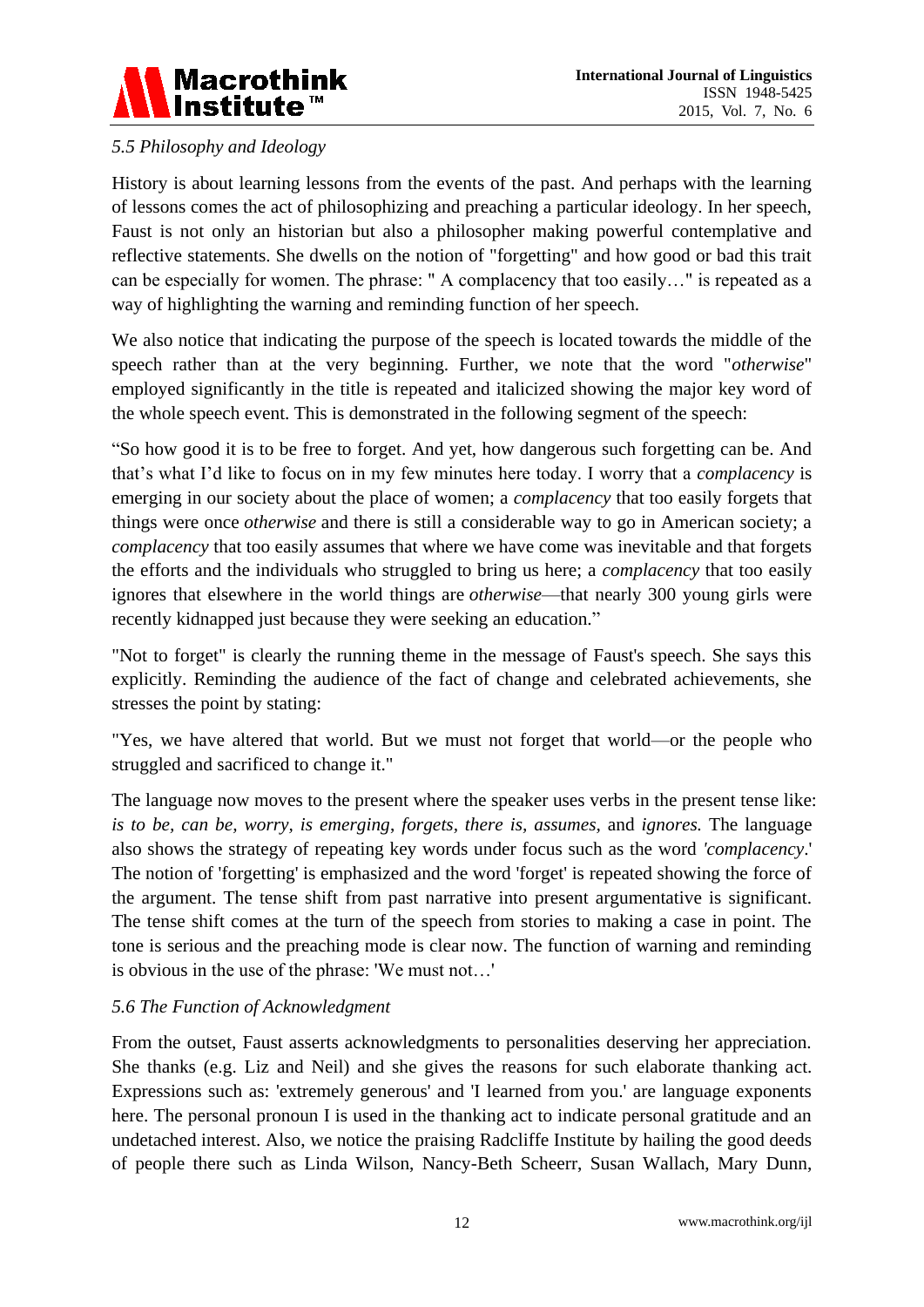### **Macrothink Institute**

Harvey Finberg, Clayton Spenser, Barbara Grosz, Liz Cohen, Toni Morrison, Billie Jean King, Sandra Day O'Connor, Margie Marshall, and Linda Greenhouse. Listing names and thanking special figures mentioning their good deeds is a rhetorical strategy used here as part of this speech. It sounds intimate and friendly in tone and highly appreciative of what these people named did for the institution. Adjectives employed included 'marvelous', 'extraordinarily generous' and 'great.'

We also note here the use of humor and friendly gestures while thanking and the use of metaphor as a typical strong device in expressing thoughts. Examples are:

- 1. "He (and Clayton Spencer, who is here) were in the kind of nitty-gritty and the weeds about the merger."
- 2. "I didn't get to see that sausage being made"
- 3. "you're taking my right arm."
- 4. "It has been a great ride. "

Faust also acknowledges the achievements of some remarkable women. She makes mention of the following personalities and highlights their contributions:

- 1. Justice O'Connor who became the first female Supreme Court Justice
- 2. "…the women from the Radcliffe Program in Business Administration"
- 3. Elizabeth Cary Agassiz and the first 27 women to attend the Harvard Annex
- 4. Mary Beard who pioneered documenting trends in the Schlesinger Library.

#### *5.7 The Function of Reflection*

As an expert historian, Faust makes lessons from her remembering act. She asks rhetorical questions and provides answers. This is how she does this act:

"What do these voices tell us? What do those decades of struggle, captured so vividly, mean today? They tell us that by remembering, we can see. We can see the past, the present, and the future."

Her reflection is both introspective and retrospective. Remembering past personal thoughts and experiences is related to the theme of the speech. Faust uses her own story of climbing the ladder of success to highlight the possibility of change brought by courage and hard work. She gives this example:

"My own life unfolded as a series of surprises, because I was entering a world in which things were changing so rapidly for women. If I may echo Madeleine Albright—had I said when I was 10 years old that I wanted to be the president of Harvard people would've thought I was deranged. And I would have been. And yet, as I came up to each choice in my life, somehow a door seemed to open, and I would step through on a path that to a generation before would've been unimaginable."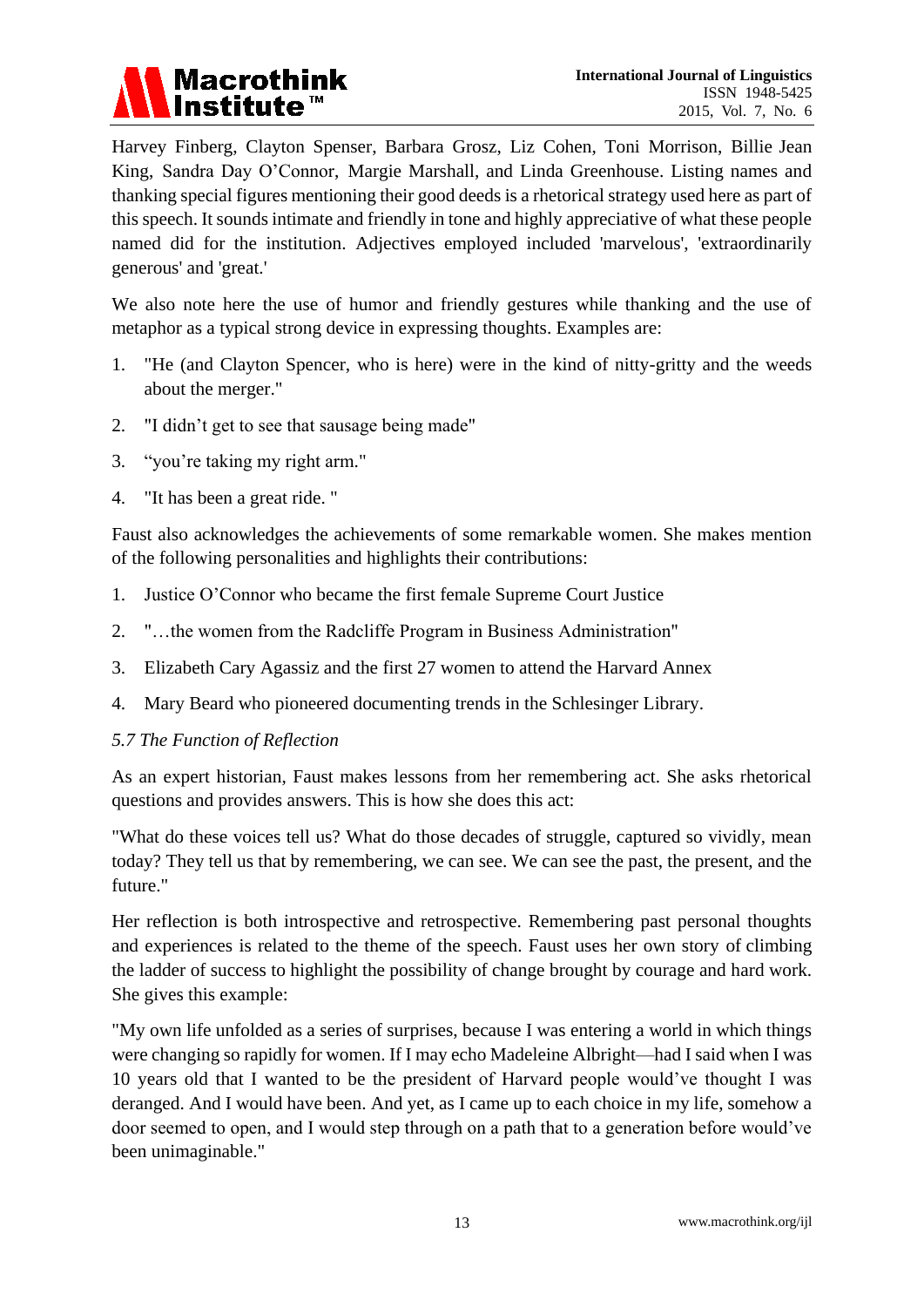

The use of metaphor is observed here showing the force of the idea of acclaimed change. Notice the phrase: "blown outward by a faceless wind" in the following part of the speech.

"But those open doors were not miracles, blown outward by a faceless wind. I knew it then. And I know it better now. Those doors were stormed and broken down by a lot of brave and determined and visionary people."

The notion in focus here is change. History is about change. This theme is well reflected in the speech by Faust. She stresses this point as displayed in the following example:

"The past century has brought extraordinary progress for American women, and Radcliffe has both represented and propelled that change."

Faust seems to be driven by the value and significance of history. She keeps harping on the importance of learning from past lessons. She explains this theme clearly in this extract:

"By attending to the past we can see that the present is part of a story, beyond our shortsightedness and our immediate concerns."

Faust elaborates on the theme of how to use history and learn from the past. She demonstrates how the present and the future are better realized through the eyes of history. She relates the theme of the speech by playing with the word *otherwise* and thus gets to her intention in terms of making choices. This meaning is illustrated in the following extract from the speech:

"Understanding the past and how it created the present, we can see the future, the world we want to inhabit. By knowing that things could have been otherwise, we know that they *can* be otherwise—for good or for ill. It's up to us. We see that our gifts are not given to us as permanent endowments. We must sustain them, and extend them."

In a form of a monologue, Faust brings to our attention how history is relevant to her job of presidency. Here, we find a direct access to understand and explain why she deploys history in the speech. She argues that history enables us to understand the notion of change and how people react to it. Consider the following part of her speech:

"I'm often asked what being a historian has to do with being president of Harvard. And the truth is, it has fundamental relevance, because history is about change, about how people create change, and how they embrace or resist it."

#### *5.8 The Function of Inspiring*

Speeches can and should be inspiring to the audience and readership. The strategy of raising rhetorical yes / no questions is used to make the audience make a commitment to sustained change.

"Can we women who are now so proud to be part of what we once disparaged as "The Establishment" sustain our commitment to fairness and justice for women here and around the world? Nora Ephron once said, and I quote her, "that one of the ways that women are secretly luckier than men" is that "women are willing to reinvent themselves." Can we still claim that capacity? Will we let success strip us of the struggle, or can we reinvent the perspectives that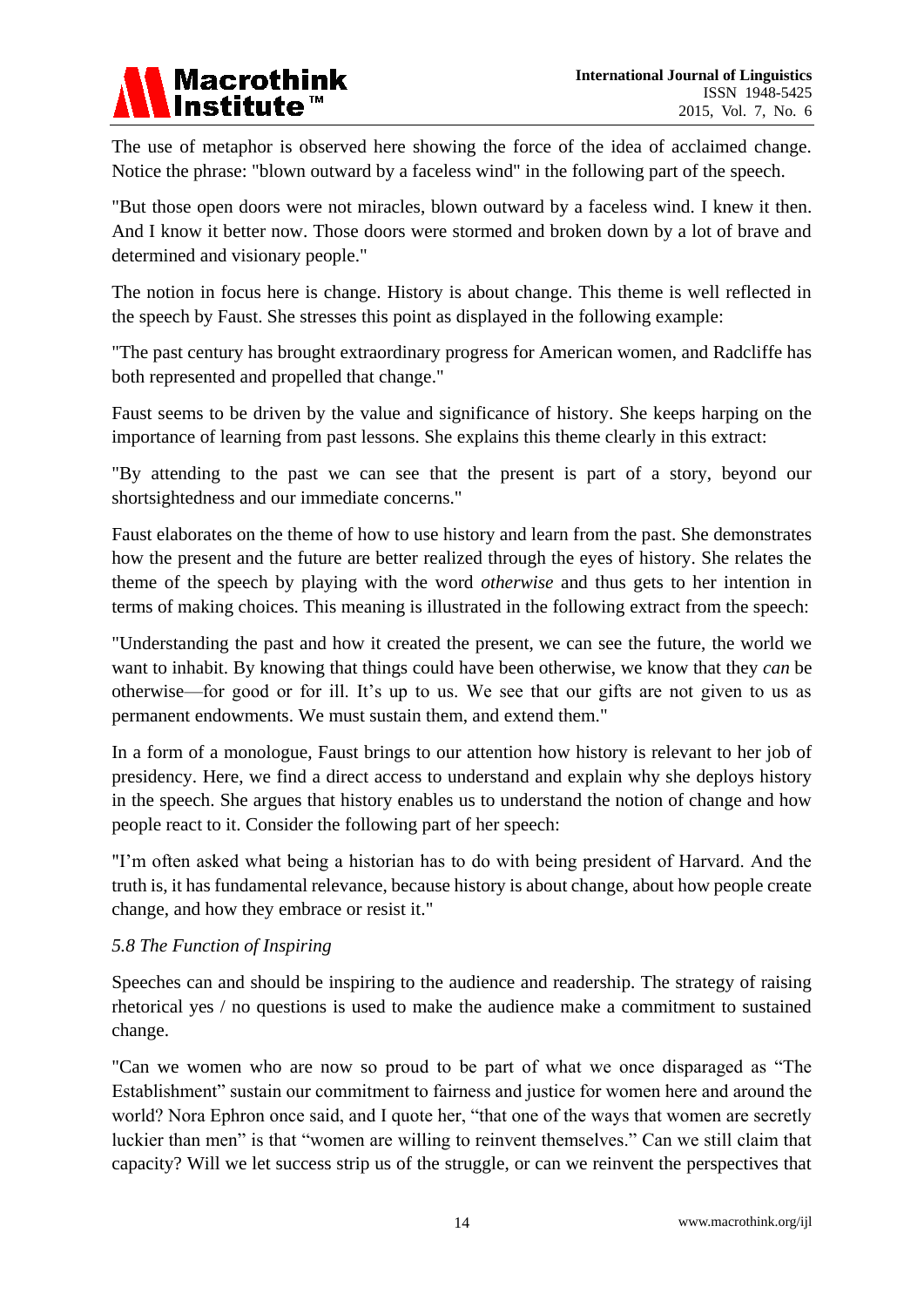

drive insight, the questions that propel change? Here we are. Now what do we do?"

The use of the plural first person pronoun 'we' seems to be of significance here. The collective tone of solidarity is a powerful means as it shows women as a unified social group fighting for a good cause. Also, the strategy of quoting from other fellow women is a noticeable feature as can be seen in the extract above. Quotes were made with reference to Madeleine Albright, Gail Collins, Hellen Keller, Mrs. Agassiz and Nora Ephron.

#### *5.9 The Function of Exemplification*

Faust, although welcoming the significant progress that has been achieved, is still concerned and far from content with what seems to be the present status quo regarding the position of women in American society and the world at large. She makes the point of argument very clearly in this statement;

"Despite remarkable progress, limits for women in the workplace, and politics, and even in the academy, persist."

Then, she goes into exemplification. It is interesting to observe here that a big portion of her speech is devoted to giving examples to prove her point of view. She resorts to lengthy examples from Harvard and elsewhere to clarify the remaining cases of injustices against women. The themes of concern are: sexual assault; workweeks; untapped female talent; ratio of women as CEOs; number of women seats in the US Senate; women as professors; women in the media and journalism; women in science and engineering; and the US pay gap between women and men. In fact, the US pay gap is given further elaboration in the speech with ample examples and statistics showing injustice against women across many fields and professions. The argument is ended as Faust comes to this conclusion after the details of the examples explained:

"So in so many places, women still don't seem to be welcome or seen as belonging in the proportion of their talents and their achievements."

#### *5.10 The Function of Substantiation*

A good speech seems to be based on good evidence. It is clear that this particular speech heavily relies on statistical data drawn from research surveys and reports to prove the point being argued. The following are only a few examples to illustrate this point:

- 1. At Fortune 500 companies, 4 percent of CEOs are female.
- 2. The number of women on corporate boards is just above 10 percent.
- 3. There are less than 30 percent of full professors across all academic fields
- 4. Only 20 percent of computer science degree recipients are female,
- 5. Women doctors and surgeons earn 71 percent of men's wages.
- 6. Over 3 million are enslaved in the sex trade.
- 7. 1,000 women annually die in honor killings.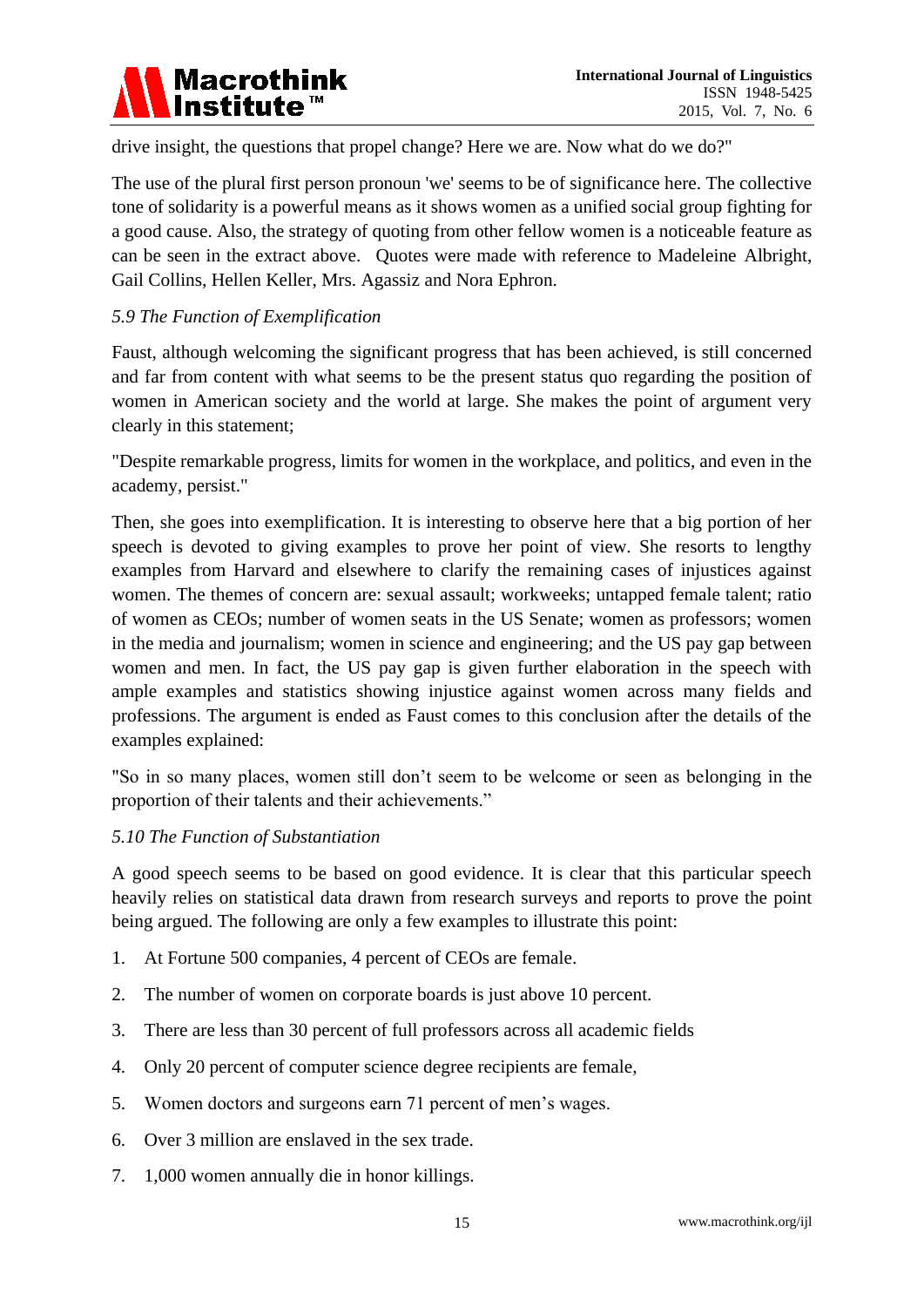

8. More than 60 million girls are being kept out of school.

The elaborated use of numbers is justified when we see a conclusion is made on the basis of such numerical data. Faust briefly comes to the point: "I find these numbers stunning."

#### *5.11 Expressing Global Concern*

As an educationist, Faust is worried about the international scene despite the relatively big achievements made over the recent past. She says that the facts are "grim." There are deep concerns over issues like bating, rape, sex trade, genital mutilation, and horror killing. The theme of women's education looms large in the speech because:

"Establishing education for girls has become a global cause, not only because it is fair but because it is smart."

Faust is also concerned about educational inequality that women suffer from and she proves her point by giving revealing examples like this:

"...more than 60 million girls are being kept out of school—by poverty, forced labor, natural disasters, restrictive governments. For daring to attend school, thousands of girls around the world face shootings, poisonings, acid attacks, and kidnappings."

The function of exemplification is used again. She brings two cases of extraordinary brave women fighting for their rights for education. These were:

- Malala Yousafzai who said she was shot in the head by Taliban gunmen because they feared "the power of education."
- Williamina Fleming who was one of the brilliant "stars" then working at the Harvard Observatory. This special woman was described as follows:

"She had been a maid until the director brought her in, telling his bungling male assistant that his housekeeper could do a better job. She ended up making major discoveries."

The final part of Faust's speech carries this message: "…let us not forget the work still to be done, the responsibility that we have inherited." She makes mention of Hellen Keller who graduated from Radcliffe and quotes from her some inspirational phrases. The point made is that there are still hopes, possibilities and responsibilities to be realized.

#### **6. Concluding Remarks**

In this relatively recent speech of a key world contemporary figure, it was possible to see the language of academia at work and at its best. This the first woman president of Harvard University and this is a woman scholar addressing a serious topic of concern to all women, i.e., women's education and equal rights for women both in USA and worldwide. The speaker gives the speech its intensity and its impact. A number of rhetorical and communicative strategies were identified and highlighted in this paper. The insights from this speech can be quite useful for those interested in academic discourse. Novice academic leaders may benefit greatly from applying Faust's rhetorical style as a model in their academic and public speaking endeavors.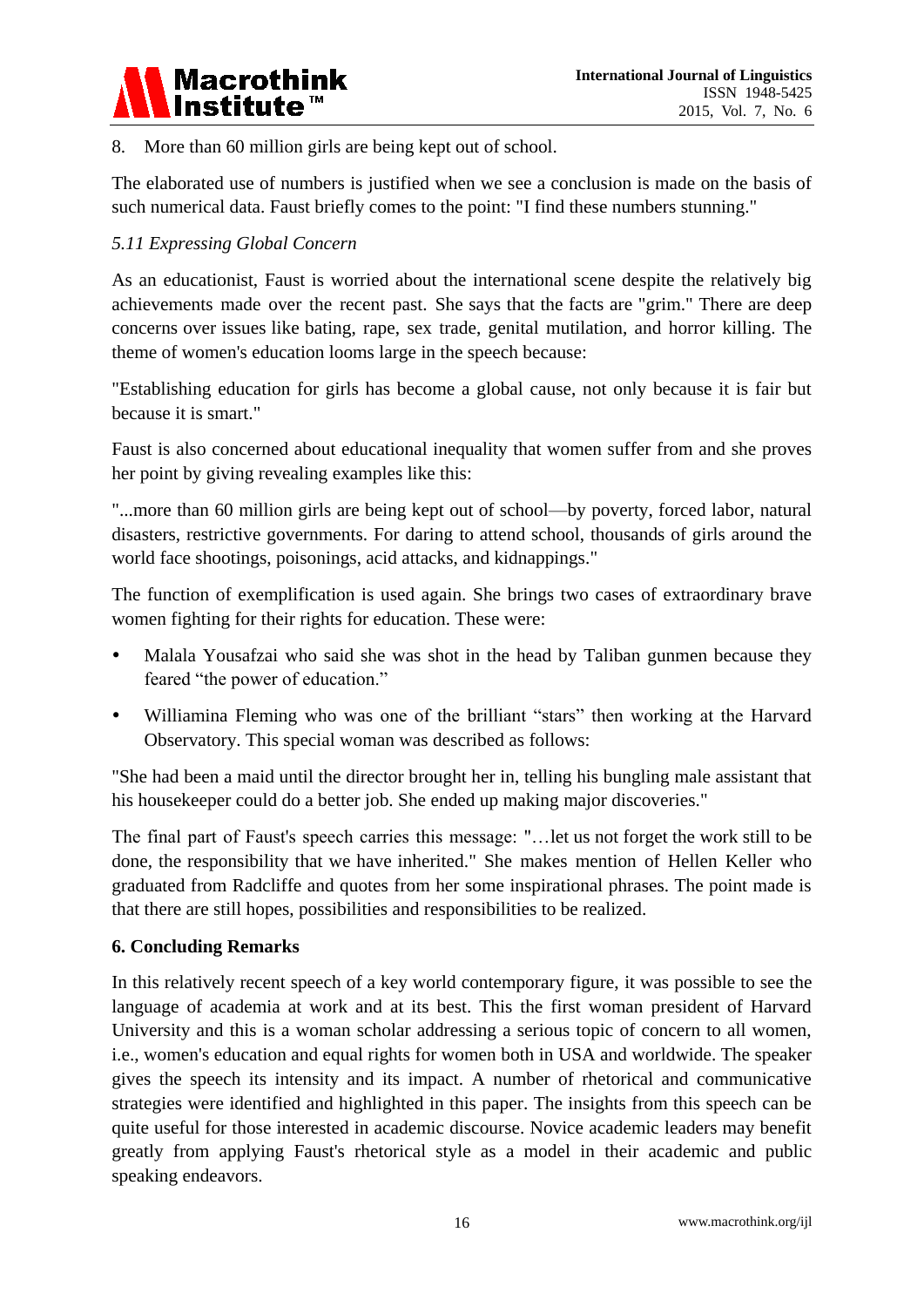

#### **Acknowledgements**

I would like to thank Professor Dr. Rula Qawaas, ex-Dean of Faculty of Foreign Languages**,** Professor of English Literature and American Studies, and ex-Director of the Center for Women Studies at the University of Jordan. She has kindly provided useful comments on an early draft of this paper. I should also thank the two anonymous reviewers for their constructive remarks and suggestions.

#### **References**

Alo, A. (2012). A Rhetorical Analysis of Selected Political Speeches of Prominent African Leaders. *British Journal of Arts and Social Sciences*, *10*(I), 87-100.

Blum, D. (1988). Plagiarism in Speeches by College Presidents Called "Capital Offense" and "Ultimate Sin.". *Chronicle of Higher Education*, 34(46), pA11-12. ERIC Number: EJ375221.

Burris, J. (2012). Finding Feminism in American Political Discourse: A Discourse Analysis of Post-Feminist Language. *UNF Theses and Dissertations,* 395. [Online] Available: http://digitalcommons.unf.edu/etd/395

Campbell, D. (1977). Those Tumultuous Years. The Goals of the President of the University of Alberta during the Decade of the 1960s. ERIC Number: ED155957

Foss, K. (1979). The Rhetoric of Betty Friedan: Rhetoric of Redefinition. ERIC Number: ED180007

Gruber, H. (2013). Chapter 1. Genres in political discourse, The case of the 'inaugural speech' of Austrian chancellors. In Cap, Piotr, & Urszula Okulska (Eds.), *Analyzing Genres in Political Communication: Theory and practice,* 426, 29–71. http://dx.doi.org/10.1075/dapsac.50.03gru

Haake, U. (2003). The discourse on academic leadership amongst novice department heads in Higher Education, Paper presented at the European Conference on Educational Research, University of Hamburg, 17-20 September 2003. [Online] Available: http://www.leeds.ac.uk/educol/documents/00003189.htm

Humes, W. (2000). The Discourses of Educational Management. *Journal of Educational Enquiry, 1*(1), 35-53.

Kamalu, I., & Agangan, R. (2011). A critical discourse analysis of Goodluck Jonathan's declaration of interest in the PDP presidential primaries. *Language, Discourse and Society*, *1*(1), 32-54.

Liu, F. (2012). Genre analysis of American presidential inaugural speech. *Theory and Practice in Language Studies, 2*(11), 2407-2411.

Matić, D. (2012). Ideological Discourse Structures in Political Speeches. *Komunikacija i kultura online,* Godina III, broj 3, pp. 54-78.

Milligan, M. (2010). Access Granted: First Female Presidents, Leadership Style, and